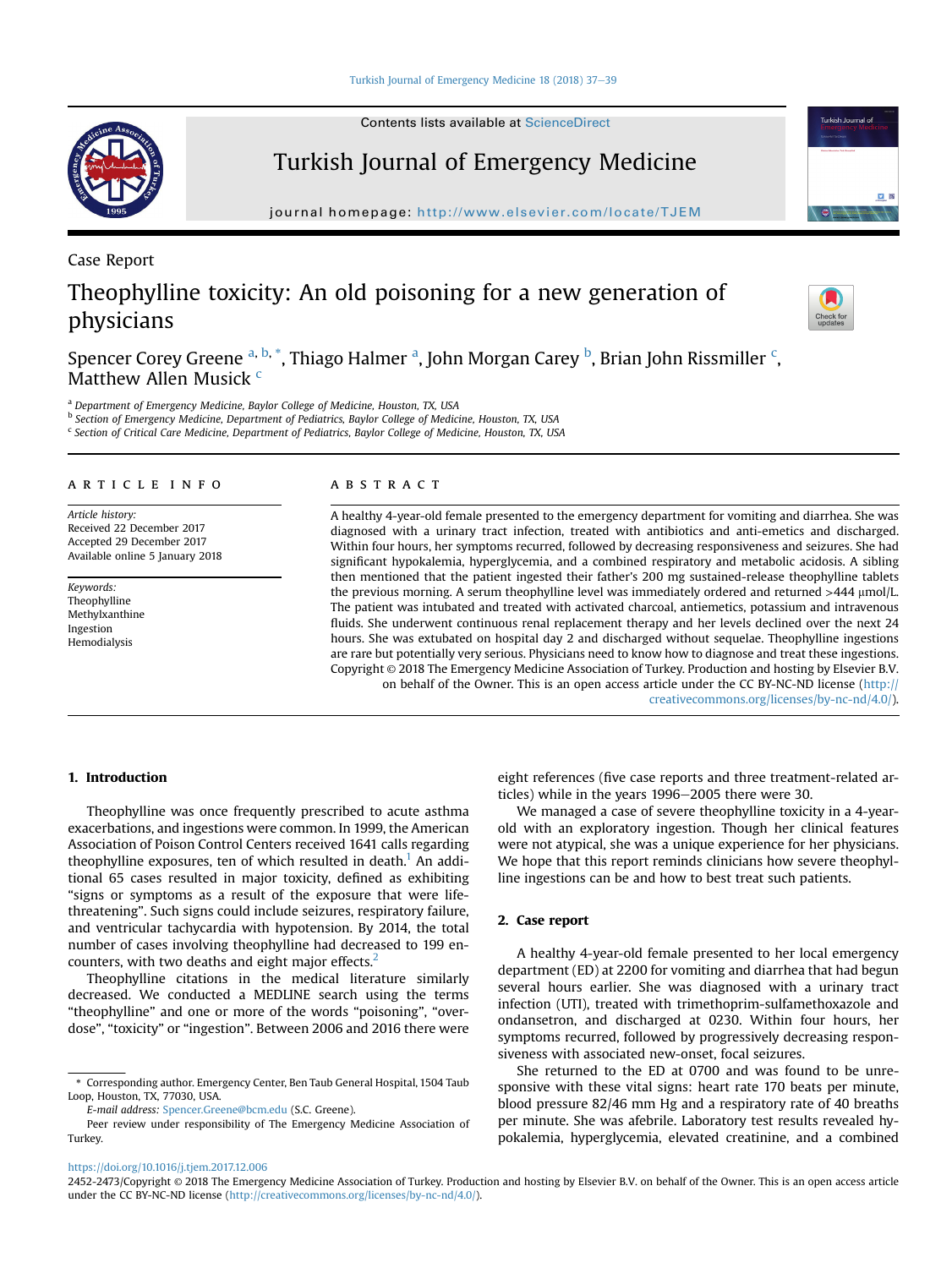| <b>Abbreviations</b> |                                      |  |  |  |  |
|----------------------|--------------------------------------|--|--|--|--|
| ED                   | emergency department                 |  |  |  |  |
| bmp                  | beats per minute                     |  |  |  |  |
| <b>CRRT</b>          | continuous renal replacement therapy |  |  |  |  |
| <b>SDAC</b>          | single-dose activated charcoal       |  |  |  |  |
| SR.                  | sustained-release                    |  |  |  |  |
| MDAC                 | multi-dose activated charcoal        |  |  |  |  |

respiratory and metabolic acidosis. Acetaminophen, salicylate, and multiple anticonvulsants were not detected (Table 1). Urine drug screening via immunoassay tests identified no substances of abuse. An electrocardiogram revealed sinus tachycardia with a rate of 161 bpm, normal axis, QRS duration of 162 milliseconds (normal < 100 milliseconds) and QTc interval of 472 milliseconds (normal < 460 milliseconds). A computed tomography of the head without contrast revealed no acute abnormalities.

During the assessment, a sibling mentioned the patient may have ingested their father's 200 mg sustained-release theophylline tablets the previous morning. A serum theophylline level was immediately ordered and returned >444 µmol/L (therapeutic range  $27.8 - 83$  umol/L).

The patient continued to decline clinically, and at 0800 was intubated for airway protection and respiratory failure using 5 mg etomidate and 20 mg rocuronium. Activated charcoal was subsequently administered. The patient was given lorazepam and bolused with 35 mL/kg of normal saline. A 0.5 mEq/kg dose of potassium was provided. The patient was transferred to our tertiary care pediatric hospital. En route the tachycardia persisted, and the patient had additional seizures. She was treated with more lorazepam (0.4 mg/kg total during transport), levetiracetam 30 mg/kg, and another 20 mL/kg of normal saline. The seizures subsequently resolved.

Vital signs upon arrival in the intensive care unit included a heart rate of 176 bpm, blood pressure of 94/40 mm Hg, temperature of  $98.9^\circ$  F, and a respiratory rate of 48 breaths per minute. Physical exam revealed a sedated, well-developed, female weighing 22 kilograms. Lungs were clear to auscultation. The abdomen was soft and non-distended. There was no clonus, hyperreflexia, or focal

#### Table 1

| Initial laboratory test results from referring hospital. |  |  |  |
|----------------------------------------------------------|--|--|--|
|                                                          |  |  |  |

|                            | Patient's value | Reference range              |  |
|----------------------------|-----------------|------------------------------|--|
| Sodium                     | 140 mmol/L      | $(135 - 145 \text{ mmol/L})$ |  |
| Potassium                  | 2.4 mmol/L      | $(3.5 - 5.0$ mmol/L)         |  |
| Chloride                   | 95 mmol/L       | $(98 - 106 \text{ mmol/L})$  |  |
| Bicarbonate                | 14 mmol/L       | $(18 - 24 \text{ mmol/L})$   |  |
| Blood urea nitrogen        | 5.36 mmol/L     | $(2.5 - 6.4$ mmol/L)         |  |
| Creatinine                 | $0.097$ mmol/L  | $(0.053 - 0.106$ mmol/L)     |  |
| Glucose                    | 19.48 mmol/L    | $(3.3 - 6.1$ mmol/L)         |  |
| Calcium                    | 2.64 mmol/L     | $(2.10 - 2.55$ mmol/L)       |  |
| pH (arterial)              | < 6.84          | $(7.35 - 7.45)$              |  |
| PaCO <sub>2</sub>          | >13.5 kPa       | $(6.0 - 7.33$ kPa)           |  |
| PaO <sub>2</sub>           | 9.06 kPa        | $(4.7 - 6.0 \text{ kPa})$    |  |
| Base deficit               | $27.7$ mmol/L   | $(-2.0 - 2.0$ mmol/L)        |  |
| Prothrombin time           | 18.3s           | $(10-13 s)$                  |  |
| Aspartate aminotransferase | $1.01$ µkat/L   | $(0 - 0.75 \mu kat/L)$       |  |
| Alanine aminotransferase   | $0.2 \mu$ kat/L | $(0 - 0.84 \mu kat/L)$       |  |
| Acetaminophen              | undetected      | $(66 - 199 \mu mol/L)$       |  |
| Salicylate                 | undetected      | $(1.1 - 2.2 \text{ mmol/L})$ |  |
| Phenytoin                  | undetected      | $(40 - 79 \mu mol/L)$        |  |
| Carbamazepine              | undetected      | $(17 - 51$ $\mu$ mol/L)      |  |
| Theophylline               | >444 µmol/L     | (27.8–83 μmol/L)             |  |
| Ethyl alcohol              | undetected      | $(<0.01$ mmol/L)             |  |

deficits. Skin was warm, dry, and appropriate for the patient's ethnicity. Laboratory tests were repeated, and the patient's theophylline level remained >444 µmol/L. An electrocardiogram revealed sinus tachycardia with a rate of 166 bpm, normal axis, QRS duration of 72 milliseconds and QTc interval of 406 milliseconds.

Continuous renal replacement therapy (CRRT) was initiated and the theophylline level steadily decreased over the next 30 hours to 32.2 umol/L, at which time CRRT was discontinued. The patient had no additional seizures or dysrhythmias. Her neurological status improved, and she was extubated on the day after admission. She was discharged with no sequelae.

### 3. Discussion

Theophylline, a methylxanthine similar to caffeine, was once commonly prescribed for moderate to severe asthma. Its ethylenediamine salt, aminophylline, was used intravenously in the management of bronchospasm, congestive heart failure and neonatal apnea. Theophylline use has decreased significantly since medications with more favorable risk-benefit ratios were introduced. However, it is still obtainable, particularly overseas.

Theophylline has multiple mechanisms of action. It antagonizes adenosine receptors, inhibits phosphodiesterase, directly stimulates beta-adrenergic receptors, and enhances the release of endogenous catecholamines. Most oral formulations of theophylline are sustained-release, so toxicity may not be apparent for 12 or more hours.

Multiple organs may be affected in acute theophylline ingestions. Tachycardia is the most common cardiovascular manifestation and is often associated with hypotension, though hypertension has been reported. Hypotension may result from vasodilation, volume loss secondary to gastrointestinal losses, and/ or reduced cardiac output.<sup>3</sup> Electrocardiographic manifestations include premature atrial and ventricular beats. In more severe cases, QRS widening, QTc prolongation, and ventricular and supraventricular dysrhythmias may develop.

Neurological manifestations may include tremor, irritability, lethargy and seizures, including status epilepticus and non-convulsive status epilepticus.<sup>[3,4](#page-2-0)</sup> Gastrointestinal signs and symptoms are common in acute theophylline toxicity. $3$  Nausea and vomiting are generally present and occasionally are associated with hematemesis. Diarrhea has been observed.

Multiple laboratory abnormalities may be observed in significant theophylline overdoses. Hypokalemia is likely multifactorial, including transcellular shift and gastrointestinal loss. Hyperglycemia results from increased catecholamine activity. Metabolic acidosis is commonly attributed to lactic acid, which may be elevated from tissue hypoperfusion or result from muscular hyperactivity. Respiratory acidosis may be seen in patients with central nervous system depression, while respiratory alkalosis is common in awake patients.

The mainstay of treatment is supportive care. If patients present shortly after ingestion and have no contraindications, single-dose activated charcoal (SDAC) should be administered. Whole-bowel irrigation is also reasonable following ingestion of an SR product, but it probably confers no additional advantage over SDAC.<sup>[5](#page-2-0)</sup>

Immediate resuscitation may be necessary in large ingestions. Endotracheal intubation should be performed if there is any concern for loss of airway reflexes. Hypotension should be treated aggressively with fluid resuscitation. We recommend lactated ringers because normal saline can cause a hyperchloremic acidosis that may exacerbate the wide-gap acidosis observed in theophylline toxicity. Some sources recommend using beta-adrenergic receptor antagonists to improve cardiac output by slowing the heart rate, prolonging diastole and increasing stroke volume.<sup>[6](#page-2-0)</sup> However,